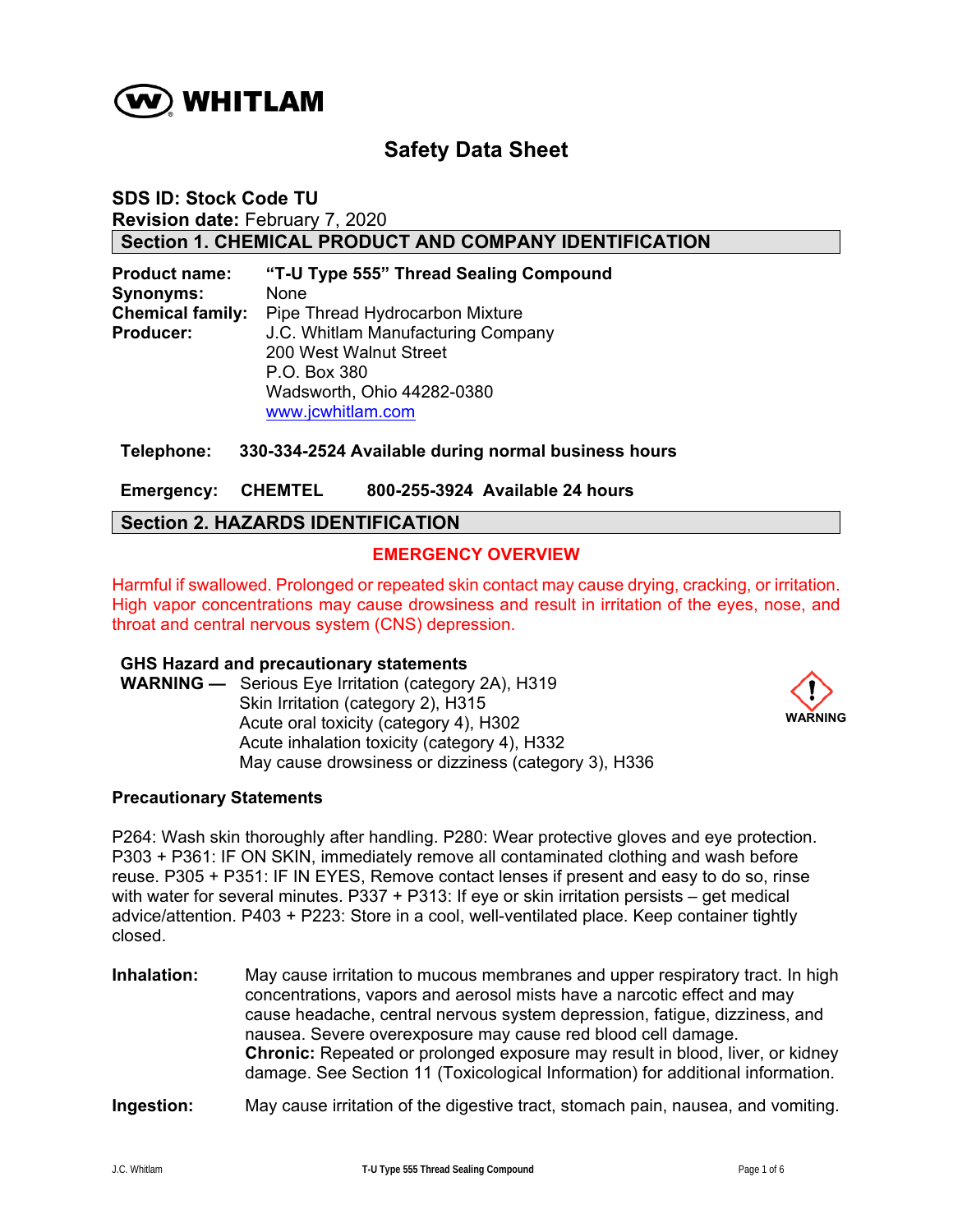- **Skin contact:** May be absorbed through the skin during prolonged or repeated contact, causing irritation, dermatitis, weakness, headache and nausea.
- **Eye contact:** Exposure to vapors or liquid may cause eye irritation.
- **Carcinogenic** The IARC and ACGIH designate Ethylene glycol butyl ether (2-Butoxyethanol) and Isopropyl alcohol (2-Propanol) as category 3 – confirmed animal carcinogen with unknown relevance to humans. The ACGIH designates Ethylene glycol butyl ether (2-Butoxyethanol) as category A3– confirmed animal carcinogen with unknown relevance to humans.

# **Section 3. COMPOSITION / INFORMATION ON INGREDIENTS**

#### **Material information:**

| <b>Name</b>                                             | CAS No.  | Weight %  |
|---------------------------------------------------------|----------|-----------|
| Ethylene glycol butyl ether<br>Synonym: 2-Butoxyethanol | 111-76-2 | $12 - 17$ |
| Isopropyl alcohol<br>Synonym: 2-Propanol                | 67-63-0  | $10 - 15$ |

**\****Note: The above weight percentages are represented in ranges as estimates. Due to variation among production batches, component percentages may vary.*

# **Section 4. FIRST AID MEASURES**

| Inhalation:                                | Move exposed persons to fresh air. If the person is not breathing or breathing<br>is irregular, provide artificial respiration or oxygen by trained personnel. Seek<br>medical attention.       |  |  |
|--------------------------------------------|-------------------------------------------------------------------------------------------------------------------------------------------------------------------------------------------------|--|--|
| <b>Skin contact:</b>                       | Quickly remove contaminated clothing and shoes. Wash affected skin with<br>soap and water. Get medical attention if symptoms occur. Wash contaminated<br>clothing before reuse.                 |  |  |
| Ingestion:                                 | Do not induce vomiting. Never give anything by mouth to an unconscious<br>person. If conscious and alert, rinse the mouth with water. Call a physician or<br>poison control center immediately. |  |  |
| Eye contact:                               | Check for and remove any contact lenses. Immediately consult physician after<br>flushing eyes with tepid water for 15 minutes.                                                                  |  |  |
| <b>Section 5. FIREFIGHTING MEASURES</b>    |                                                                                                                                                                                                 |  |  |
| <b>Suitable</b><br>extinguishing<br>media: | Small fires — Class B fire-extinguishing media including water spray,<br>foam, $CO2$ or dry powder. Do not use a water stream, as this will spread<br>the fire.                                 |  |  |

**Specific hazards:** Fire or intense heat may cause violent rupture of product containers. Vapors may form explosive mixtures with air. Application of extinguishing media to hot surfaces requires special precautions. During emergency conditions, overexposure to decomposition products including carbon oxides may cause a health hazard. Symptoms may not be immediately apparent.

**Special protective equipment for firefighters:** Full protective equipment including selfcontained breathing apparatus should be used. Do not allow run-off from fire-fighting to enter drains or water courses.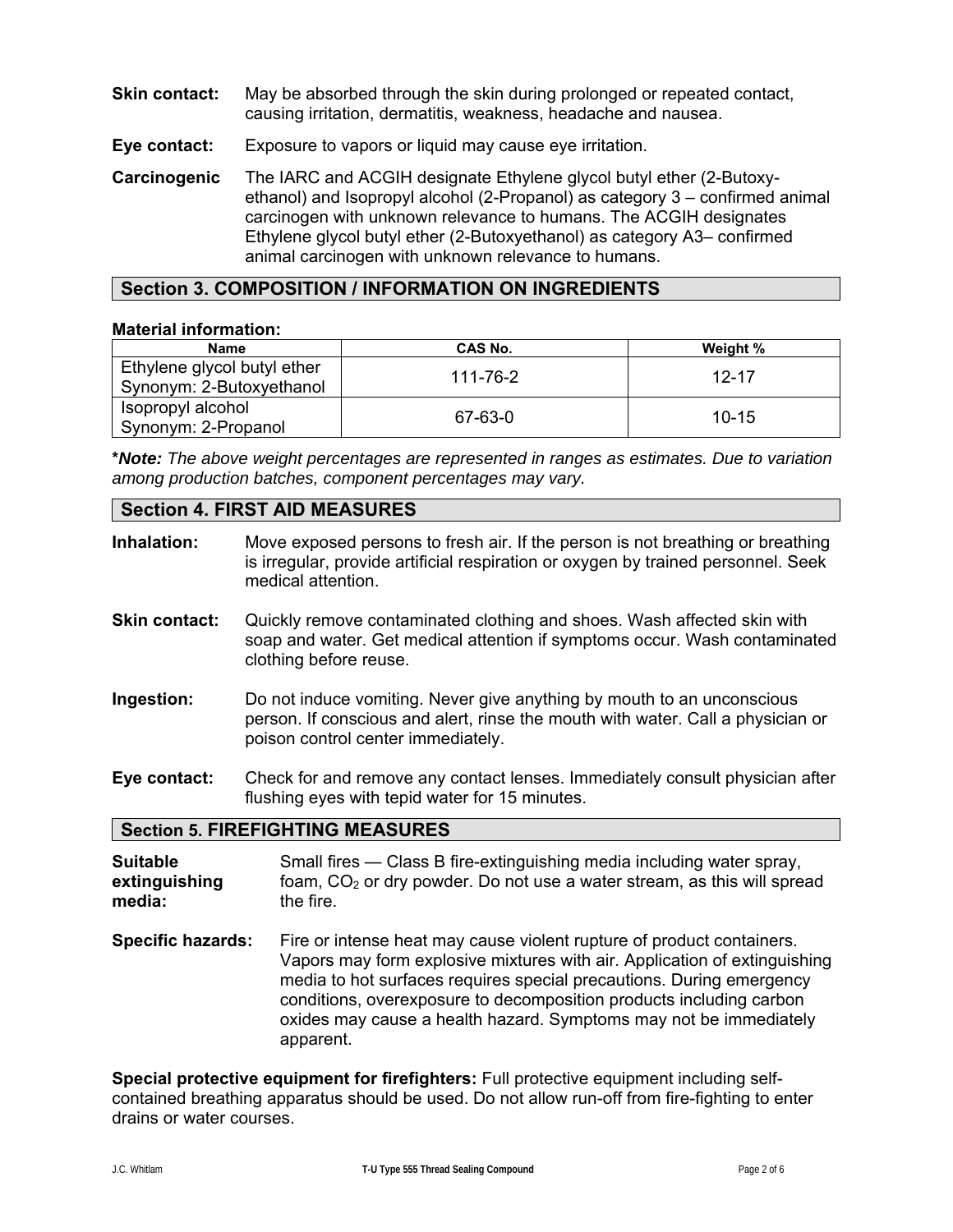|                           |     |                                  | <b>FIRE</b>                             |                     |
|---------------------------|-----|----------------------------------|-----------------------------------------|---------------------|
|                           |     | <b>NFPA rating: HMIS rating:</b> | R                                       | <b>Hazardous</b>    |
| Health:                   |     |                                  | н<br>A                                  |                     |
| <b>Flammability:</b>      |     |                                  | $\sqrt{ }$<br>E<br><b>TP</b><br>А<br>Æ. | $FP - above 200° F$ |
| Instability/reactivity: 0 |     |                                  | m.                                      | <b>Stable</b>       |
| Other:                    | N/A | $H$ (PPE)                        | Н                                       | N/A                 |
|                           |     |                                  | <b>SPECIAL</b>                          |                     |

| <b>Section 6. ACCIDENTAL RELEASE MEASURES</b>            |                                                                                                                                                                                                                                                                                                                                                                                      |  |  |
|----------------------------------------------------------|--------------------------------------------------------------------------------------------------------------------------------------------------------------------------------------------------------------------------------------------------------------------------------------------------------------------------------------------------------------------------------------|--|--|
| <b>Personal</b><br><b>Precautions:</b>                   | Immediately contact emergency personnel. Evacuate any potentially affected<br>area and isolate personnel from entry. Ventilate closed spaces before<br>entering them. Vapor can collect in lower areas.                                                                                                                                                                              |  |  |
| Large Spill:                                             | Personnel must have appropriate training, per Occupational Safety and<br>Health Administration (OSHA) 29 CFR 1910.120. Do not touch damaged<br>containers or spilled material unless wearing appropriate protective<br>equipment (Section 8).                                                                                                                                        |  |  |
| <b>Methods for</b><br><b>Containment</b><br>and Clean up | Shut off source if possible and if safe. Eliminate all ignition sources. Prevent<br>entry into waterways, sewers, basements or confined areas. Advise<br>applicable authorities if material has entered sewers or water courses.                                                                                                                                                     |  |  |
| <b>Section 7. HANDLING AND STORAGE</b>                   |                                                                                                                                                                                                                                                                                                                                                                                      |  |  |
| Handling:                                                | Use with adequate ventilation. Keep containers closed when not in use.<br>Always open containers slowly to allow any excess pressure to vent. Avoid<br>. The contract of the contract of the contract of the contract of the contract of the contract of the contract of the contract of the contract of the contract of the contract of the contract of the contract of the contrac |  |  |

|          | breathing vapors. Avoid contact with eyes, skin, or clothing. Wash thoroughly<br>with soap and water after handling. Launder soiled clothing thoroughly before                                          |
|----------|---------------------------------------------------------------------------------------------------------------------------------------------------------------------------------------------------------|
|          | re-use.                                                                                                                                                                                                 |
| Storage: | Keep all containers tightly closed when not in use. Store out of direct sunlight<br>and on an impermeable floor. Do not store with incompatible materials. See<br>Section 10, Stability and Reactivity. |

# **Section 8. EXPOSURE CONTROLS / PERSONAL PROTECTION**

#### **Occupational Exposure Limits:**

| <b>Name</b>                                                    | CAS No.  | <b>ACGIH<sup>®</sup> TLV<sup>®</sup></b><br><b>Exposure Limits:</b> | <b>Federal OSHA</b><br><b>PELS</b> | OSHA PELs 1989 <sup>C</sup>       |
|----------------------------------------------------------------|----------|---------------------------------------------------------------------|------------------------------------|-----------------------------------|
| Ethylene glycol butyl<br>ether<br>Synonym: 2-<br>Butoxyethanol | 111-76-2 | 20 ppm $A$                                                          | 50 ppm $A$                         | 25 ppm $A$                        |
| Isopropyl alcohol<br>Synonym: 2-Propanol                       | 67-63-0  | 200 ppm $A$<br>400 ppm $B$                                          | 400 ppm $A$                        | 400 ppm A<br>500 ppm <sup>B</sup> |

All exposure limits listed are 8-hour time weighted average (TWA) — except where noted otherwise.

**<sup>A</sup>**Time Weighted Average (TWA) is an average exposure over the course of an 8-hour work shift. B A Short Term Exposure Limit TWA over the course of 15 minutes.

PEL — Permissible Exposure Limit is the maximum 8-hour TWA concentration of a chemical that a worker may be exposed to under Occupational Safety and Health Administration (OSHA) regulations. <sup>C</sup> Federal OSHA 1989 PELs were vacated but are in use and enforced by many state OSHA plans.

**Engineering measures:** Local exhaust ventilation is preferable. General ventilation is acceptable if exposure to materials in this section is maintained below applicable exposure limits.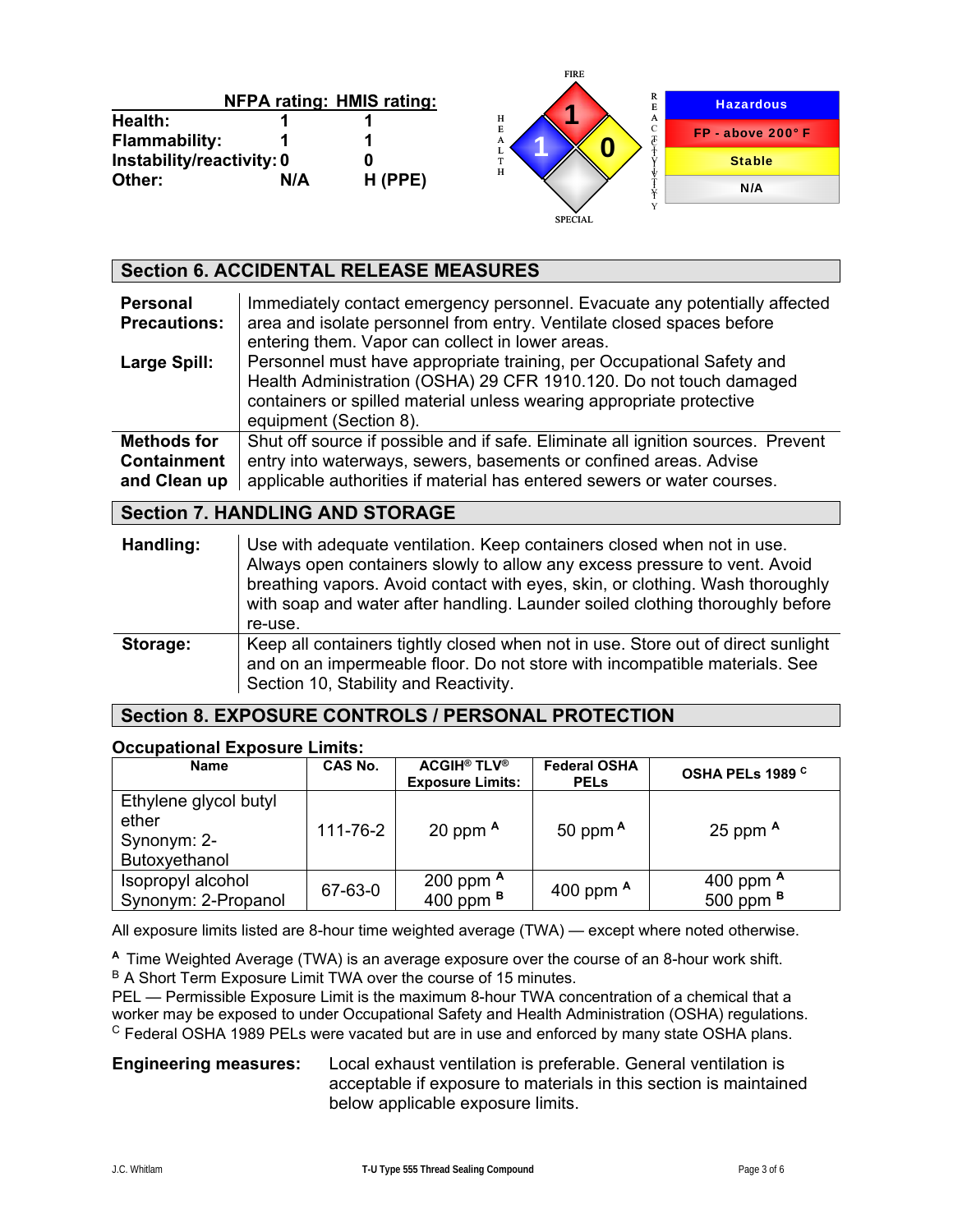# **PERSONAL PROTECTIVE EQUIPMENT**

| <b>Respiratory protection:</b>              | When engineering controls are not sufficient to reduce exposure<br>to levels below applicable exposure limits, seek professional<br>advice prior to respirator selection and use. For concentrations<br>less than 10 times the exposure limits, wear a properly fitted<br>NIOSH/ MSHA-approved respirator with organic vapor cartridges. |
|---------------------------------------------|------------------------------------------------------------------------------------------------------------------------------------------------------------------------------------------------------------------------------------------------------------------------------------------------------------------------------------------|
| Skin and body protection:                   | Wear impervious clothing and gloves to prevent contact. Use the<br>manufacturer's degradation and permeation data for protective<br>material selection.                                                                                                                                                                                  |
| Eye protection:<br><b>Hygiene measures:</b> | Wear safety spectacles with unperforated sideshields, or goggles.<br>Avoid repeated or prolonged skin exposure. Wash hands before<br>eating, drinking, smoking, or using toilet facilities. Promptly<br>remove contaminated clothing and launder before reuse.                                                                           |
| <b>Other precautions:</b>                   | Intentional misuse by deliberately concentrating and inhaling the<br>contents can be harmful or fatal.                                                                                                                                                                                                                                   |

# **Section 9. PHYSICAL AND CHEMICAL PROPERTIES**

| Appearance:<br>Physical state (solid/liquid/gas):<br>Substance type (pure/mixture):<br>Color:<br>Odor:<br><b>Molecular weight:</b><br>pH:<br>Boiling point/range (5-95%):<br><b>Melting point/range:</b><br><b>Decomposition temperature:</b><br>Specific gravity:<br><b>Vapor density:</b> | Yellow paste<br>Paste<br>Mixture<br>Yellow<br>Mild odor<br>Not Available<br>Not Applicable<br>Not Available<br>Not Available<br>Not Available<br>1.41<br>$(AIR = 1)$ <1 |
|---------------------------------------------------------------------------------------------------------------------------------------------------------------------------------------------------------------------------------------------------------------------------------------------|-------------------------------------------------------------------------------------------------------------------------------------------------------------------------|
| Vapor pressure:                                                                                                                                                                                                                                                                             | 0.88 mm Hg at $68^{\circ}$ F                                                                                                                                            |
| Evaporation rate (Butyl acetate= 1):                                                                                                                                                                                                                                                        | 0.6                                                                                                                                                                     |
| Flash point, method used:                                                                                                                                                                                                                                                                   | Above 200 °F; UN test N.1                                                                                                                                               |
| <b>Water solubility:</b><br><b>VOC Content:</b>                                                                                                                                                                                                                                             | Slight                                                                                                                                                                  |
| Auto-ignition temperature:<br>Flammable limits in air - lower (%):<br>Flammable limits in air - upper (%):                                                                                                                                                                                  | 310 grams/liter (SCAQMD Rule 1168 Test Method316A)<br>921°F; 494°C<br>1.1<br>12.7                                                                                       |

# **Section 10. STABILITY AND REACTIVITY**

| <b>Reactivity:</b>                                                  | No data available                                                                                                    |
|---------------------------------------------------------------------|----------------------------------------------------------------------------------------------------------------------|
| Stability:                                                          | Stable under recommended storage conditions.                                                                         |
| <b>Possibly hazardous reactions:</b><br><b>Conditions to avoid:</b> | Vapors may form an explosive mixture with air<br>Heat, flames, sparks, temperature extremes, and<br>direct sunlight. |
| <b>Incompatible Materials:</b>                                      | Strong oxides, chlorine, acids, alkalies, peroxides.                                                                 |
| <b>Hazardous decomposition products:</b><br><b>Polymerization:</b>  | By fire, Carbon dioxide, Carbon monoxide<br>Will not occur.                                                          |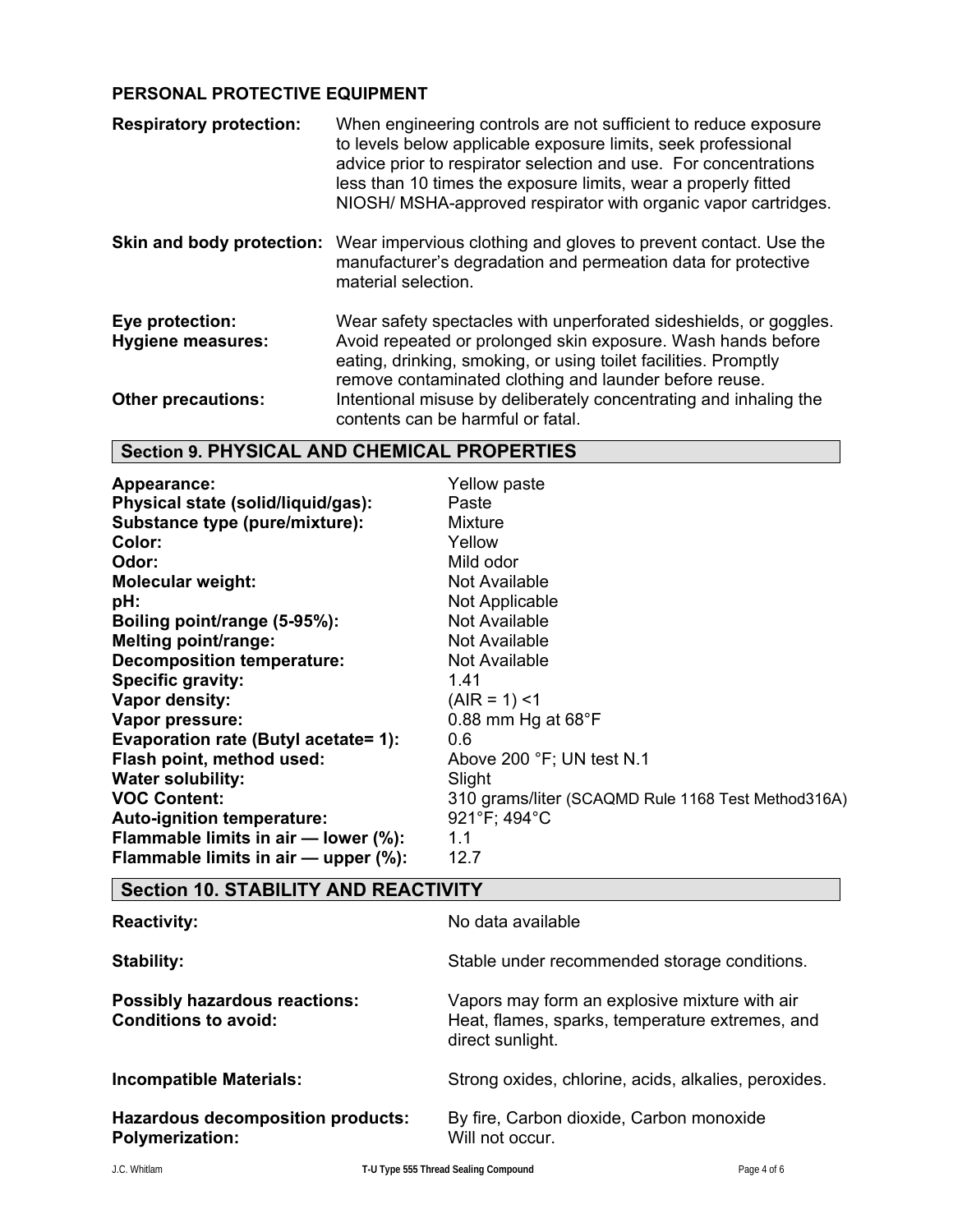# **Section 11. TOXICOLOGICAL INFORMATION**

**Acute toxicity:** Excessive exposure leads to depression of the central nervous system. Causes eye irritation, moderate skin irritation.

#### **Product information:**

| <b>Name</b>           | CAS No. | Inhalation:                                          | Dermal:                 | Oral:                              |
|-----------------------|---------|------------------------------------------------------|-------------------------|------------------------------------|
| Ethylene glycol butyl |         | $LC_{50}$ (Rat): ~700 ppm,                           | $LD_{50}$ (Rat) > 2,000 | Acute LD <sub>50</sub> (Rat):1,746 |
| ether                 |         | 7 hours:                                             | mg/kg                   | mg/kg                              |
| Synonym: 2-           |         | $_1$ 111-76-2 $\vert$ LC <sub>50</sub> (Guinea pig): | $LD_{50}$ (Guinea pig)  | Acute LD <sub>50</sub> (Guinea     |
| Butoxyethanol         |         | $~2932$ ppm, 4 hours;                                | >2,000 mg/kg            | pig):1,414 mg/kg                   |
| Isopropyl alcohol     | 67-63-0 | $LC_{50}$ (Rat): 16,000                              | $LD_{50}$ (Rabbit)      | $LD_{50}$ (Rat) 5,000 to           |
| Synonym: 2-Propanol   |         | ppm, 8 hours                                         | 12,800 mg/kg            | 5,045 mg/kg                        |

 $LC_{50}$  — The concentration of the chemical in air that kills 50% of the test animals in a given time (usually four hours).

**Chronic toxicity:** The IARC and ACGIH designates Ethylene glycol butyl ether (2-Butoxyethanol) and Isopropyl alcohol (2-Propanol) as category 3 – confirmed animal carcinogen with unknown relevance to humans. Repeated or prolonged exposure in excess of exposure limits in Section 8 may cause damage to the lungs, liver, blood, and kidney.

**Sensitization:** Not known to cause sensitization in humans.

## **Section 12. ECOLOGICAL INFORMATION**

| <b>Ecotoxicity effects:</b> | $LC_{50}$ Harleguinfish, Red rasbora 96-hour 4,200 mg/l.<br>$LC_{50}$ Fathead minnow 96-hour 9,640 to 10,000 mg/l.<br>$EC_{50}$ Water flea 48-hour 1,550 mg/l.                                                                                                                                                                                                                   |  |  |
|-----------------------------|----------------------------------------------------------------------------------------------------------------------------------------------------------------------------------------------------------------------------------------------------------------------------------------------------------------------------------------------------------------------------------|--|--|
| <b>Persistence</b>          | The estimated half-life (2-Butoxyethanol) in groundwater ranges from 14<br>days to 8 weeks; and in soil 7 days to 4 weeks.                                                                                                                                                                                                                                                       |  |  |
| Degradability:              | Expected to be readily biodegradable.                                                                                                                                                                                                                                                                                                                                            |  |  |
|                             | <b>Section 13. DISPOSAL CONSIDERATIONS</b>                                                                                                                                                                                                                                                                                                                                       |  |  |
| Cleanup<br>considerations:  | This product is not a hazardous waste as defined under RCRA 40 CFR<br>261. Do not incinerate a closed container. Disposal of this material must<br>be done in accordance with federal, state and/or local regulations. The<br>material destined for disposal must be characterized properly and may<br>differ from the product described in this SDS if mixed with other wastes. |  |  |

# **Section 14. TRANSPORT INFORMATION**

#### **Please refer to DOT regulation 49 CFR 172.101:**

 **Transport information:** This material is not regulated under DOT when transported via U.S. commerce routes: and IATA, and IMO via international routes **Hazardous Materials Description:** (DOT and IATA):

| <b>UN/identification no.:</b>   | Not Applicable |
|---------------------------------|----------------|
| Proper shipping name:           | Not Applicable |
| <b>Hazard class:</b>            | Not Applicable |
| Packing group:                  | Not Applicable |
| DOT reportable quantity (lbs.): | Not Applicable |